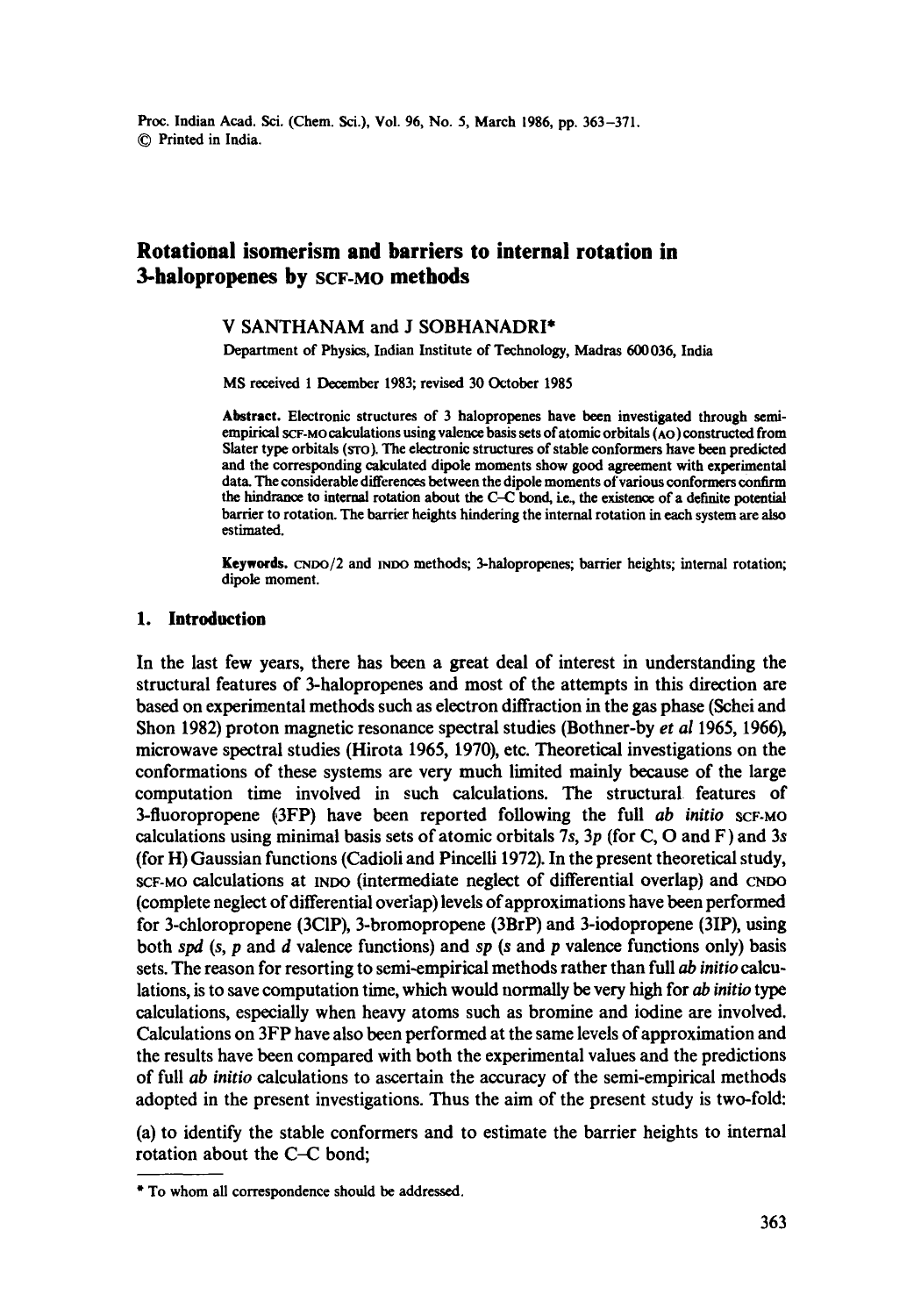(b) to establish the validity and the applicability of [NDO and CNDO semi-empirical methods in these calculations.

# **2. Method of calculation**

The calculations have been performed following Roothan's sc<sub>F</sub> scheme based on the Hartree-Fock equation for a many electron system. Valence basis sets, comprising just those orbitals of the Valence shell of each atom in the molecule are adopted in the present calculations and to construct such AO basis set, Slater type orbitals (STO) are used. Of all the semi-empirical schemes available in the literature for running Mo calculations, the SCF-MO method developed by Pople and Beveridge (1970) in the approximations of INDO and CNDO are considerably more accurate. Thanks to the possibility of calculating the electronic populations of all the valence atomic orbitals, one can calculate all the components of the total molecular dipole moment and achieve very good agreement between the calculated and the experimental values of dipole moments. The earlier computer program based on Pople and Beveridge's CNDO/2 and [NDO methods allow all-valence electron calculations for molecules containing only simple atoms such as hydrogen and the elements of the first and second rows of the periodic table. Subsequently the formula for calculating molecular dipole moment by CNDO/2 method has been extended (Hase and Schweig 1973) to cover molecules containing elements of the third row of the periodic table. In the earlier work (Santhanam and Sobhanadri 1985) the authors have succeeded in extending the scheme to cover molecules containing elements of the fourth row as well and the same programme has been adopted for performing calculations on 3IP.

## **3. Computations, results and discussion**

In calculations performed for 3FP, 3CIP, 3BrP and 3IP, experimental bond distances and bond angles of the *cis* form (figure 1) are used (refer table 1) (Sutton 1965). sc $F$  total energies and the dipole moments have been calculated for selected values of the torsional angle  $\alpha$  and the results collected in tables 2-6. The values of the dipole moments for various conformers in each system differ substantially from each other, indicating that all the possible isomers produced by internal rotation are not



**Figure 1.** s-Cis-3-halopropene  $(\alpha = 0^{\circ}); X = F$ , Cl, Br, L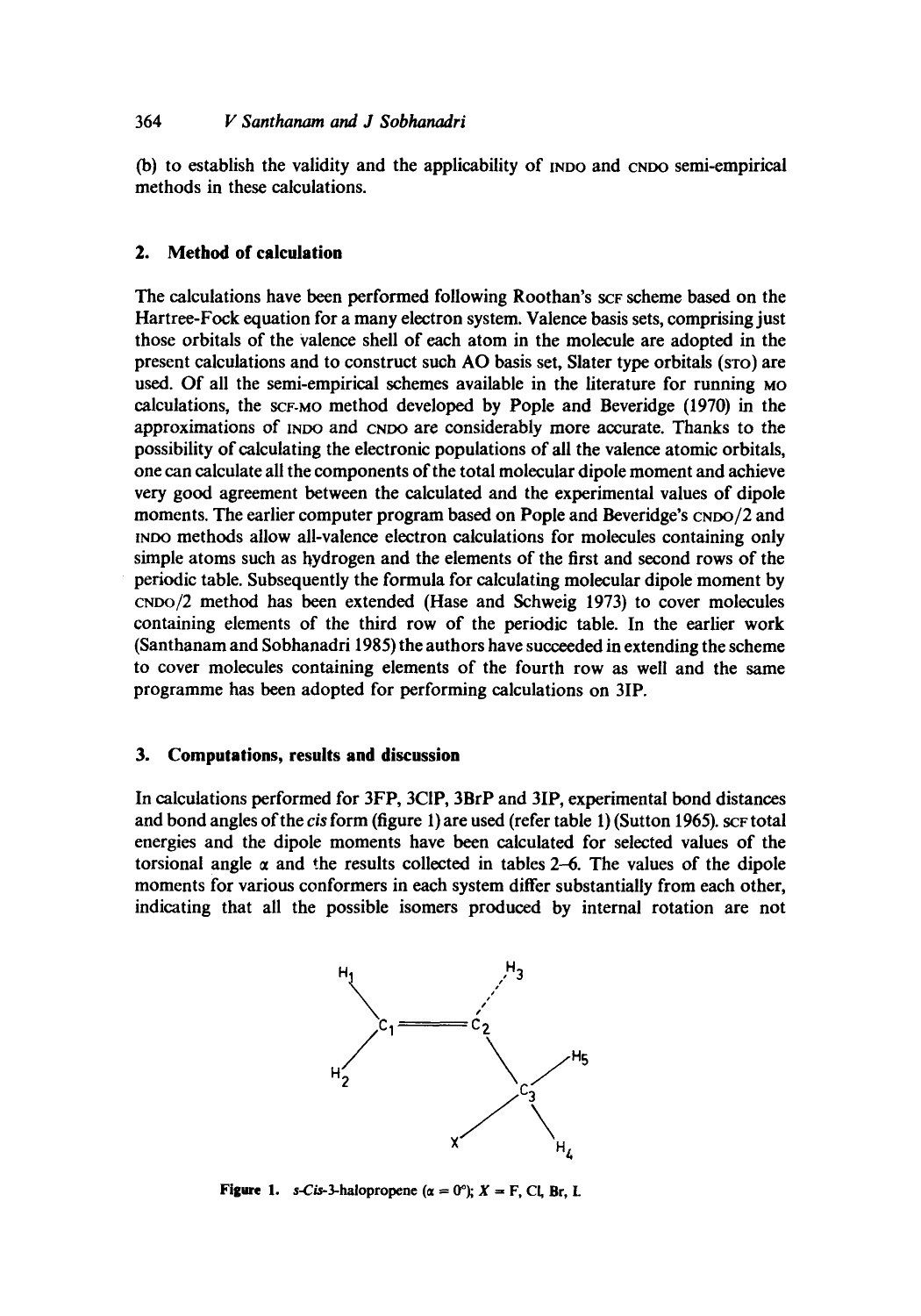| $C(1) = C(2) = 1.34$ | $C(3)-H(5)=1.09$    |
|----------------------|---------------------|
| $C(2)-C(3) = 1.52$   | $C(3) - F = 1.36$   |
| $C(1) - H(1) = 1.08$ | $C(3) - C1 = 1.795$ |
| $C(1) - H(2) = 1.08$ | $C(3)-Br = 2.00$    |
| $C(2) - H(3) = 1.08$ | $C(3)-I = 2.18$     |
| $C(3)-H(4) = 1.09$   |                     |

Table 1. Bond distances for the cis form in  $A$ .

**Table 2.** INDO and CNDO total energies  $(E/\text{a.u.})$  and dipole moments  $(\mu/D)$  for 3FP for selected values of the torsional angle (spd basis set).

| Method      | Torsional angle, $\alpha$ |             |             |             |             |
|-------------|---------------------------|-------------|-------------|-------------|-------------|
|             |                           | 0°          | $60^\circ$  | $120^\circ$ | $180^\circ$ |
| <b>INDO</b> | E                         | $-50.67982$ | $-50-67610$ | $-50.67689$ | $-50.67749$ |
|             | μ                         | $1 - 84$    | 1.83        | 1.91        | 1.79        |
| <b>CNDO</b> | E                         | $-52.74805$ | $-52.74389$ | $-52.74447$ | $-52.74533$ |
|             | μ                         | $1-82$      | $1-76$      | 1.79        | 1.64        |

Table 3. NOO and CNDO total energies  $(E/a.u.)$  and dipole moments  $(\mu/D)$  for 3CIP for selected values of the torsional angle (spd basis set).

| Method      | Torsional angle, $\alpha$ |                                 |                             |                               |                                 |
|-------------|---------------------------|---------------------------------|-----------------------------|-------------------------------|---------------------------------|
|             |                           | 0°                              | $60^\circ$                  | $120^\circ$                   | $180^\circ$                     |
| <b>INDO</b> | E                         | $-39.51736$                     | $-39.51222$                 | $-39.51363$                   | $-39.51124$                     |
| <b>CNDO</b> | μ<br>F.<br>μ              | $2-04$<br>$-41.17606$<br>$1-86$ | 1.97<br>$-41.17065$<br>1.72 | 2.02<br>$-41.17175$<br>$1-68$ | $1-96$<br>$-41.16942$<br>$1-64$ |

Table 4. INDO and CNDO total energies  $(E/a.u.)$  and dipole moments  $(\mu/D)$  for 3BrP for selected values of the torsional angle (spd basis set).

| Method      |   | Torsional angle, $\alpha$ |              |             |             |
|-------------|---|---------------------------|--------------|-------------|-------------|
|             |   | 0°                        | $60^{\circ}$ | $120^\circ$ | $180^\circ$ |
| <b>INDO</b> | E | $-36.79063$               | $-36.77415$  | $-36.77477$ | $-36·77126$ |
|             | μ | 2.31                      | $2-02$       | 2.00        | 2.02        |
| <b>CNDO</b> |   | $-38.35380$               | $-38.33735$  | $-38.33762$ | $-38.33398$ |
|             | μ | 2-08                      | 1.75         | $1-61$      | 1.66        |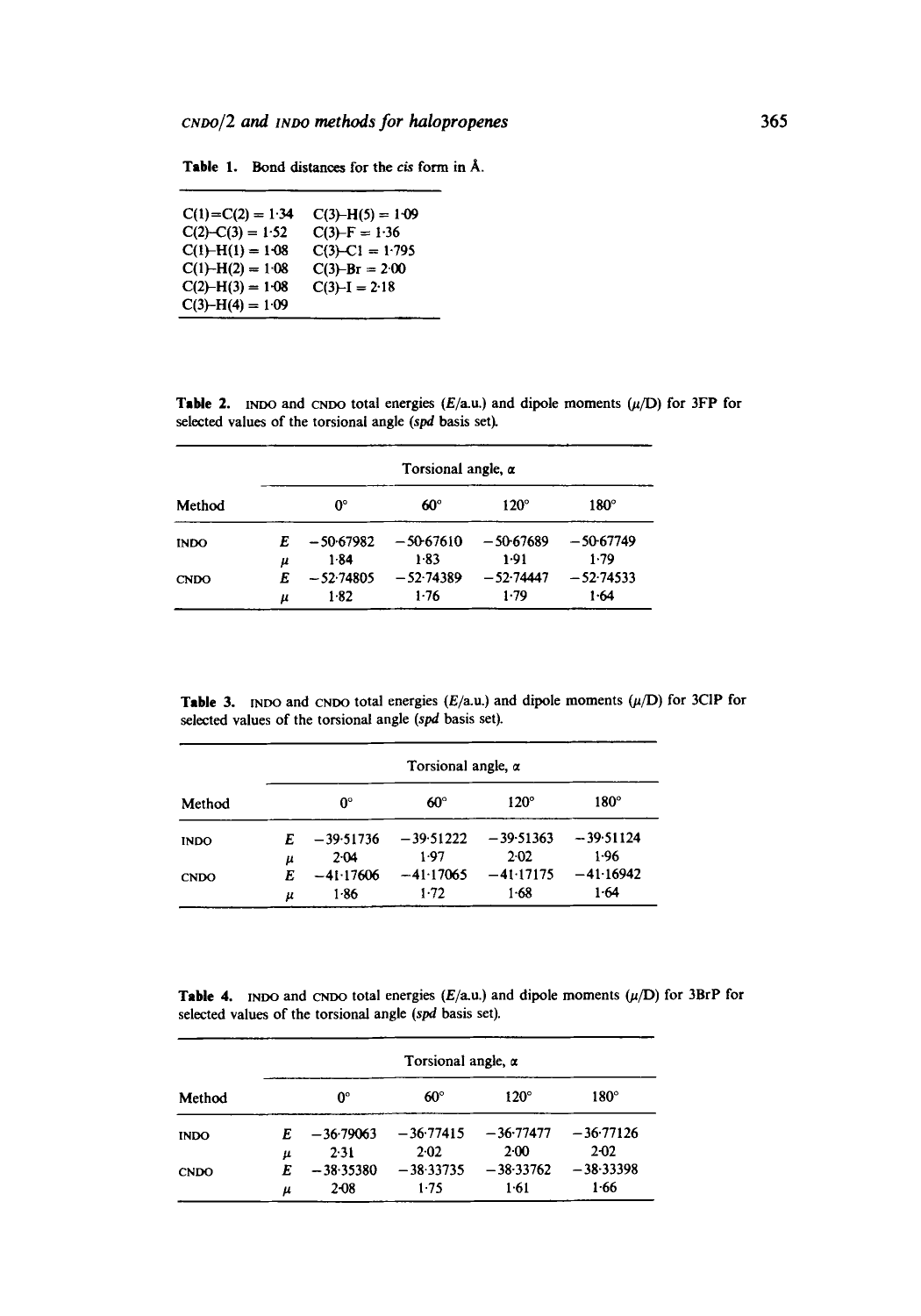| Method      |   | Torsional angle, $\alpha$ |             |             |             |  |
|-------------|---|---------------------------|-------------|-------------|-------------|--|
|             |   | œ                         | 60°         | $120^\circ$ | $180^\circ$ |  |
| <b>INDO</b> |   | $-36-23769$               | $-36.22922$ | $-36.23098$ | $-36.22683$ |  |
|             | μ | 0.51                      | 0.25        | 0.25        | 0.22        |  |
| <b>CNDO</b> |   | $-37.68140$               | $-37-67283$ | $-37.67421$ | $-37.67003$ |  |
|             | μ | 0-01                      | 0.39        | 0.53        | $0-44$      |  |

**Table 5.** INDO and CNDO total energies  $(E/\text{au})$  and dipole moments  $(\mu/D)$  for 3IP for selected values of the torsional angle (spd basis set).

**Table 6.** INDO and  $CNDO$  total energies  $(E/a, u)$  and dipole moments  $(\mu/D)$  for 31P for selected values of the torsional angle *(sp basis set).* 

| Method      | Torsional angle, a |             |             |             |             |
|-------------|--------------------|-------------|-------------|-------------|-------------|
|             |                    | 0°          | 60°         | $120^\circ$ | $180^\circ$ |
| <b>INDO</b> |                    | $-36.14842$ | $-36.14888$ | $-36.15217$ | $-36.14765$ |
|             | μ                  | $1-86$      | $1-74$      | 1.78        | 1.79        |
| <b>CNDO</b> |                    | $-37.58692$ | $-37.58733$ | $-37.59035$ | $-37.58579$ |
|             | u                  | $1-47$      | $1-23$      | 1:15        | $1-20$      |

energetically equivalent and hence, the necessity for taking into account the potential energy of internal rotation in calculations of the mean dipole moment for each temperature. Results of the full ab *initio* calculations (Cadioli and Pincelli 1972) indicate the existence of two stable conformers for 3FP, one at  $\alpha = 0$  and the other at  $\alpha$  $= 130^\circ$  with an energy difference of 1.17 kcal/mole between them. Experimental study predicts the same trend, but the second conformer corresponds to an  $\alpha$  value of 127<sup>°</sup> and the energy difference between the two stable conformers is as low as  $(6.31 \text{ kcal/mole})$ . In the present study, the  $p$  no potential curve for  $3FP$ , as shown in figure 2, predicts the existence of two stable conformers one at  $\alpha = 0^{\circ}$  and the other at  $\alpha = 160^{\circ}$  with an energy separation of 1-45 kcal/mole between them. Two distinct barriers to internal rotation, a cis-gauche barrier at  $\alpha = 68^\circ$  with a height of 2.89 kcal/mole and a gauchetrans-gauche barrier at a height  $0.82 \text{ kcal/mole}$  above the  $130^{\circ}$  energy have been reported for 3FP by full *ab initio* calculation. The present reported lations on 3FP lead to a value of 2.7 kcal/mole for the first potential barrier and the second gauche-*trans*gauche barrier is not well defined at this level of approximation (figure 2). Experimental observation (Meakin *et al* 1969) indicated the existence of a first potential barrier at 3-11 kcal/mole and the second at 1-46 kcal/mole. As regards the dipole moment, the calculated INDO values agree quite well with the experimental figures. For example, the rNDO values of dipole moment of 3FP in the *c/s* and 120 ~ gauche forms are 1.84D and 1-91D which compare favourably with the stark effect values of 1-77D and 1-94D respectively. The corresponding values from the *ab initio* calculations are 1-91D and 2.12D respectively. It appears therefore that SCF-MO formalism working within the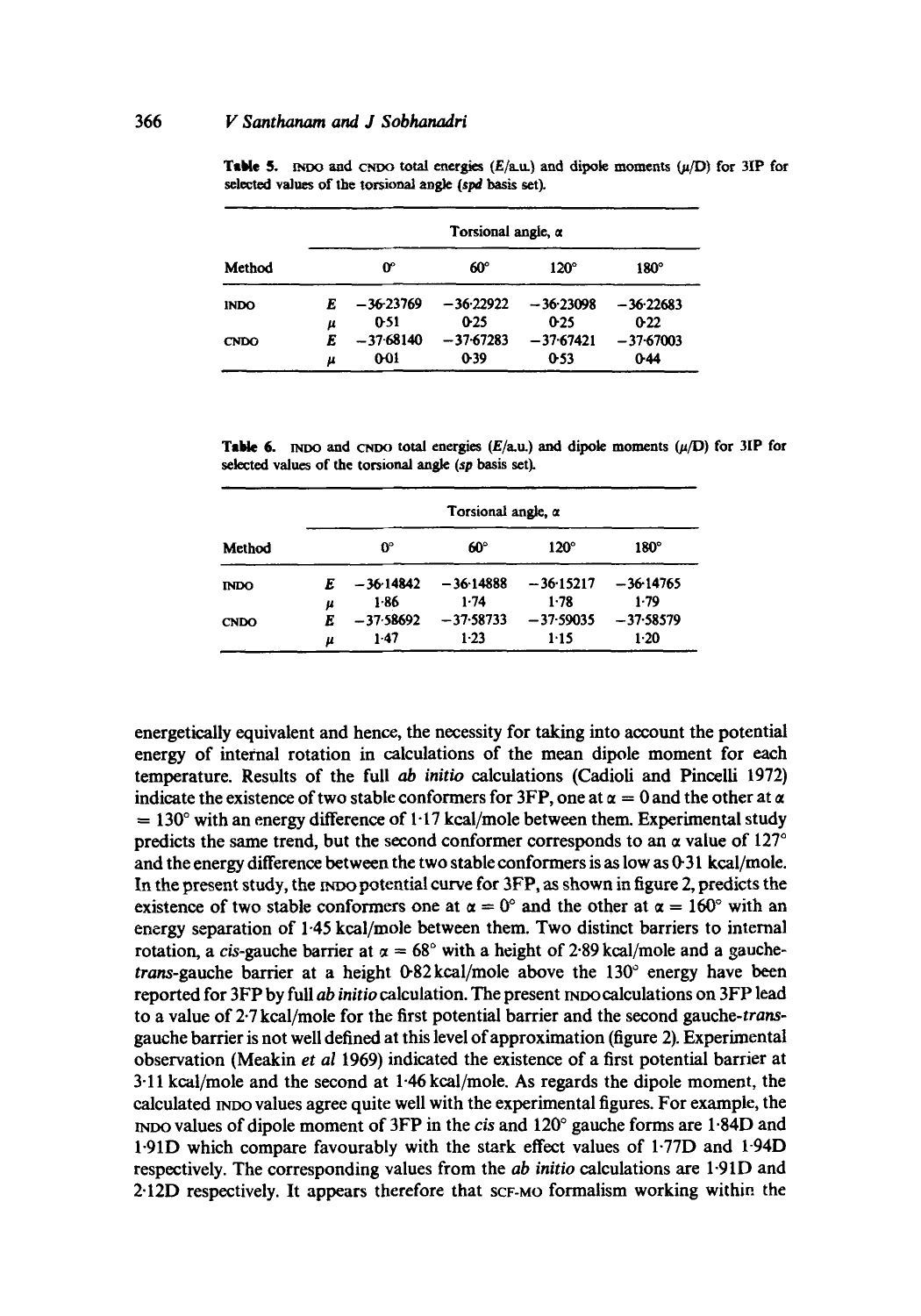

**Figure 2.** Energy versus torsional angle curves for 3FP (zero reference corresponds to the  $cis$ -form).

framework of INDO level approximation along with the chosen basis set can give reliable results in molecular calculations.

Similar analysis has been carried out from the results of the calculations performed for 3CIP, 3BrP and 3IP and stable isomers have been identified in terms of the total molecular energy.

In the case of 3CIP, stable conformers have been found at  $\alpha$  values 0° and 120° with an energy difference  $2.35$  kcal/mole by the  $N$ Do method and  $2.37$  kcal/mole by the CNDO method (figure 3). The cis-gauehe and *gauche-trans-gauche* barriers to internal rotation have been found with peak heights 3.23 kcal/mole and 3.85 kcal/mole respectively by the INDO method. Calculated dipole moments for various conformers of 3CIP by the method range from 1.96D to 2-04D (table 3) which compare reasonably well with the experimental range of 1.90D and 2.40D (Hannay and Smyth 1946; Trinh 1949). Dipole moments obtained from CNDO calculations have also been given for the sake of comparison.

For 3BrP also two stable conformers with  $\alpha$  values 0° and 120° have been identified but the energy difference between them is pretty high (9"9 kcal/mole). Here again two distinct barriers with peak values 10.7 kcal/mole and 12.2 kcal/mole have been observed (figure 4). The range of the dipole moments for various conformers is found to be 1.99D to 2.31D which falls a little away from the experimental value of 1.82D cited in the literature (Rogers and Panish 1955).

Calculations on 3IP revealed almost the same trend as in other halopropenes but the dipole moments for all the conformers are very poorly estimated. Two stable conformers, one at  $\alpha = 0^{\circ}$  and the other at  $\alpha = 100^{\circ}$  with an energy difference of 4.33 kcal/mole (CNDO) and 4.14 kcal/mole (INDO) have been observed (figure 5). Both INDO and CNDO methods show the *cis*-gauche barrier at  $\alpha = 60^\circ$  with a height of 5.34 kcal/mole. The *gauche-trans-gauche* barrier has been determined as 2-7 kcal/mole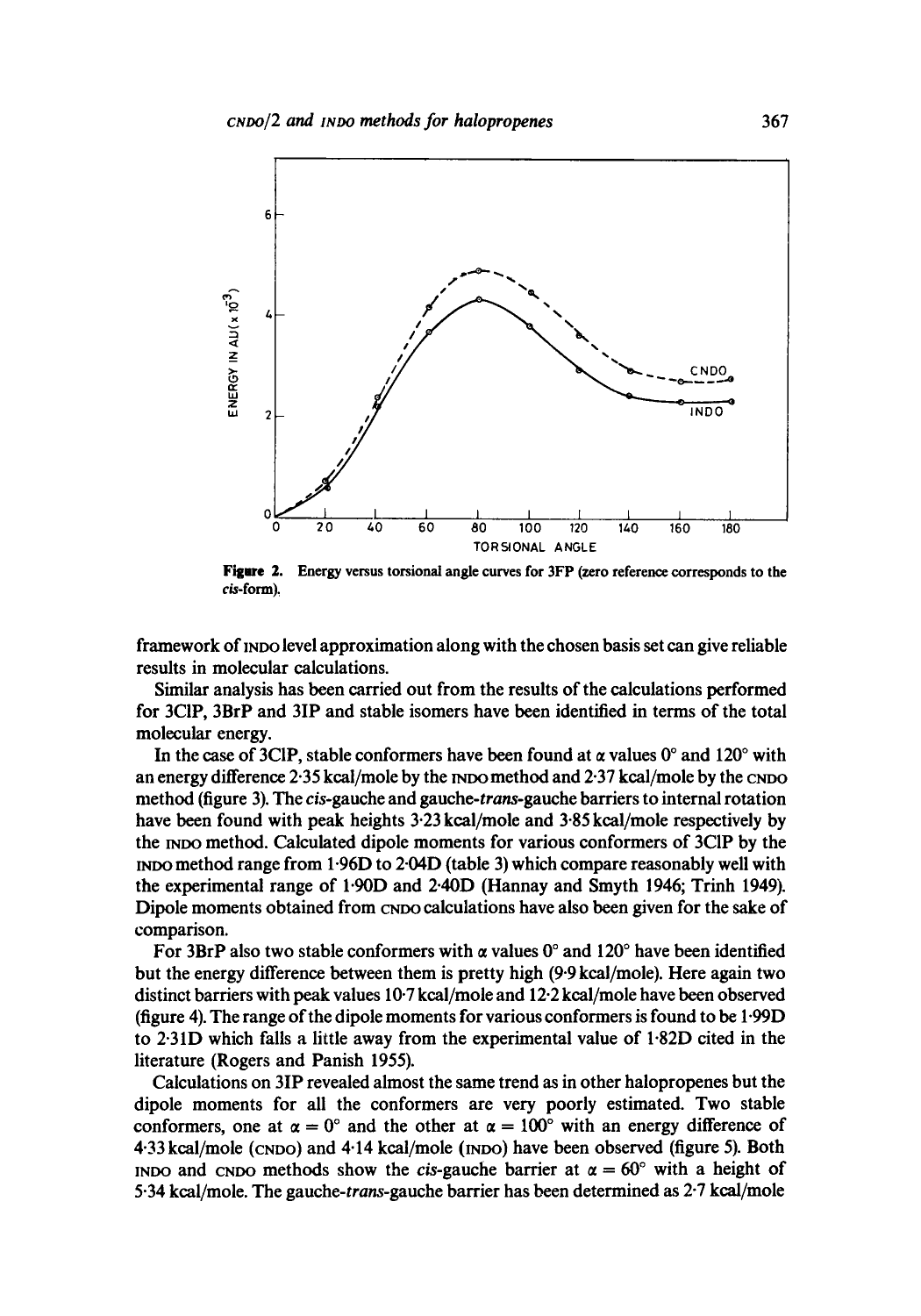

Figure 3. Energy versus torsional angle curves for 3 CIP (zero reference corresponds to the cis-form).

and 2.82 kcal/mole above  $100^{\circ}$  energy by mpo and cnpo methods respectively. The calculated dipole moments for various conformers are as low as 0-5D, which is very small compared to the experimental value of 1.62D (Rogers and Panish 1955). The above results are obtained from calculations using spd valence basis set. On the other hand, when the calculations are repeated using only s and p valence orbitals (sp basis set) the dipole moments for various conformers improve very nicely but the profile of the energy versus torsional angle curve is completely reversed (figure 6).

This graph clearly indicates that in the case of 3IP, the gauche form is more stable than the cis form. Energy versus torsional angle curves shown in figures 2–5 have been drawn using energy values calculated using spd basis set. From all these curves, it is clear that for all halides, the cis form is energetically more favourable than the gauche form. But the high resolution proton NMR spectral studies (Bothner-by and Gunther 1962; Govil 1966) show that in 3CIP itself, there is some preference for the gauche form rather than the cis form and this tendency is much pronounced in the case of 3BrP and 3IP. This fact has been confirmed quite recently from electron diffraction study in the gas phase on 3BrP (Schei and Shen 1982) wherein it is reported that the population of the gauche form is as high as 95  $\%$ . In the present study, the Mocalculations carried out with the sp basis set on 3IP reveals this experimental trend unambiguously.

Inclusion of d-orbitals in the basis set should generally improve the accuracy of the calculation of molecular properties at the loss of simple pictorial description of the molecular orbitals (Galasso 1974) and several authors (Svendsen and Stroyer-Hansen 1978; Teixeira-Dias and Mursell 1970; Teixeira-Dias and Saree 1975; Facelli and Contreras 1980) have realized the need to introduce such polarization functions into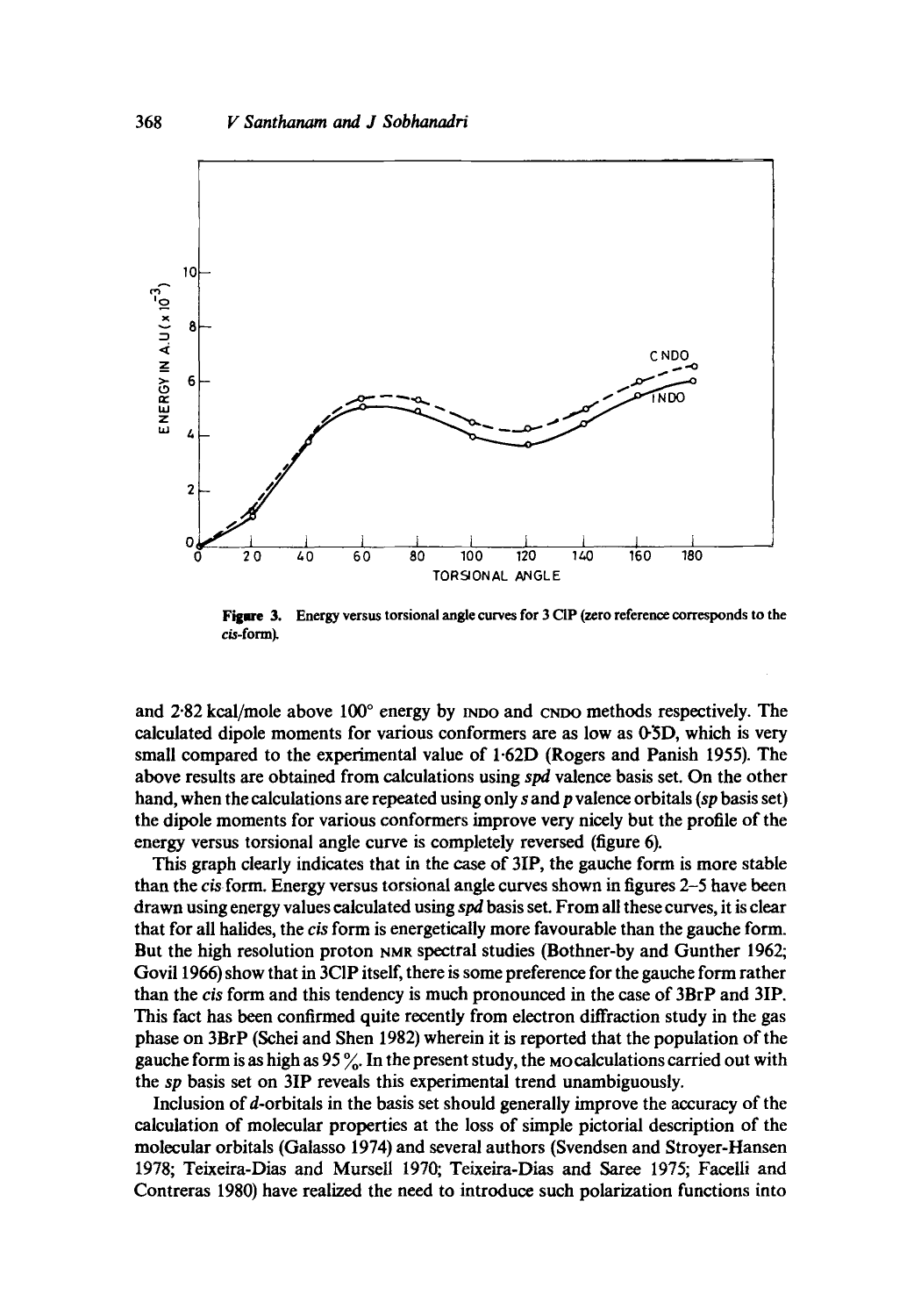

Figure 4.  $cis$ -form). Energy versus torsional angle curves for 3 BrP (zero reference corresponds to the

the basis set to improve the calculation. The reason for the very poor performance of the  $d$  orbitals in the present calculation could be that the energy gap between the  $p$  and  $d$ valence orbitals in the case of heavy elements is very large and hence if one could make a provision to include the intermediate orbitals (lying between  $p$  and  $d$  valence orbitals) also in the calculation, the results might improve satisfactorily (Santhanam and Sobhanadri 1985). This requires some provision for the mixing of orbitals with different principal quantum numbers. Also the lack of a better parameterization scheme, especially for heavy elements, could be another reason for such a poor show of the d orbitais in the present investigation.

On the other hand, the experimental findings of the most stable conformers for 3FP are replicated by the present calculations. Most of the main features of the potential energy curves drawn between the total energy and the torsional angle for all the halides have been satisfactorily reproduced even though the barrier heights in the case of 3 BrP and 3IP are slightly overestimated. In particular, the calculated values of dipole moments in all cases closely match with the experimental range, thus establishing the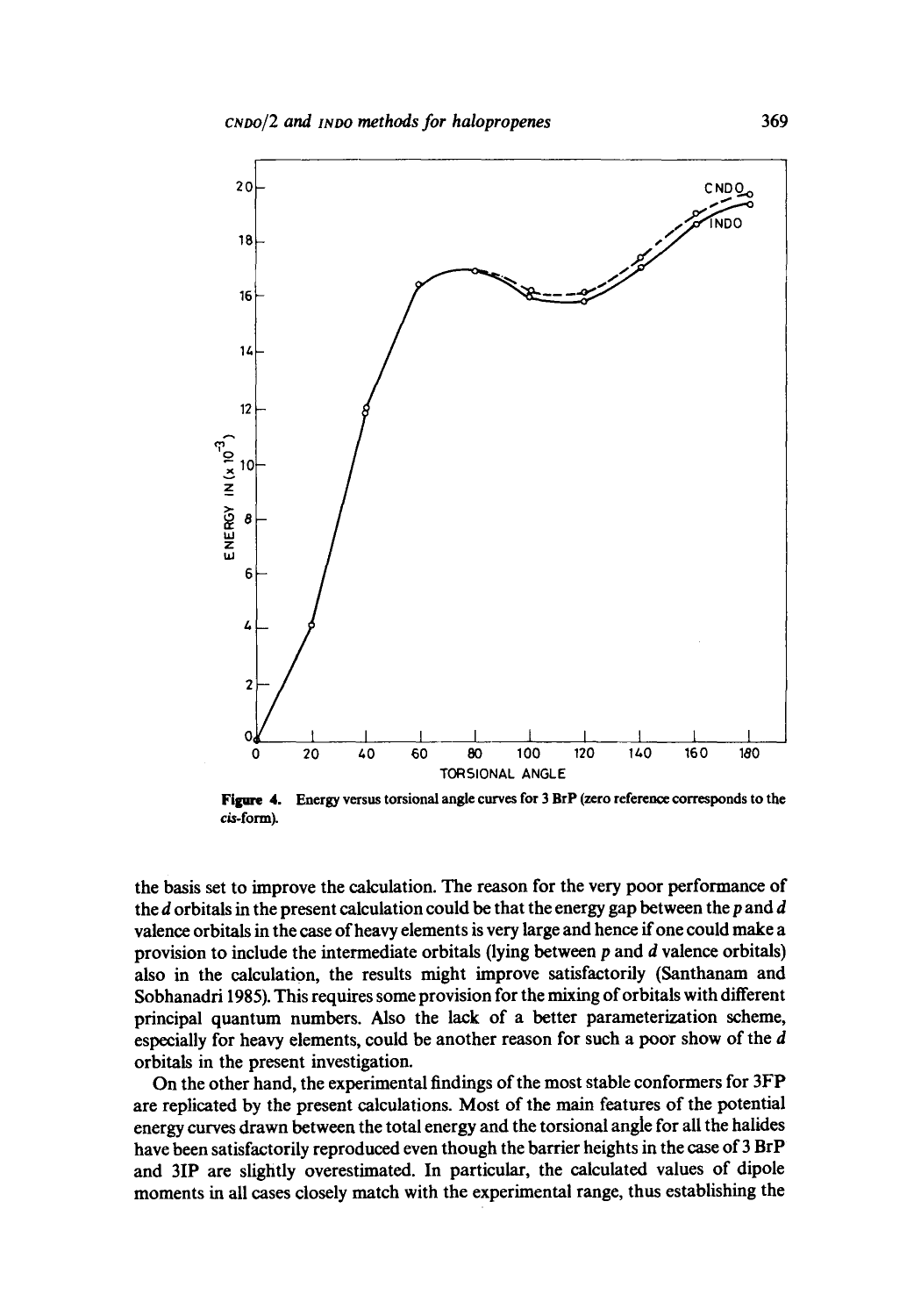

Figure 5. Energy versus torsional angle curves for 3IP (zero reference corresponds to the cis-form).



Figure 6. Energy versus torsional angle curves for 3IP (sp basis set).